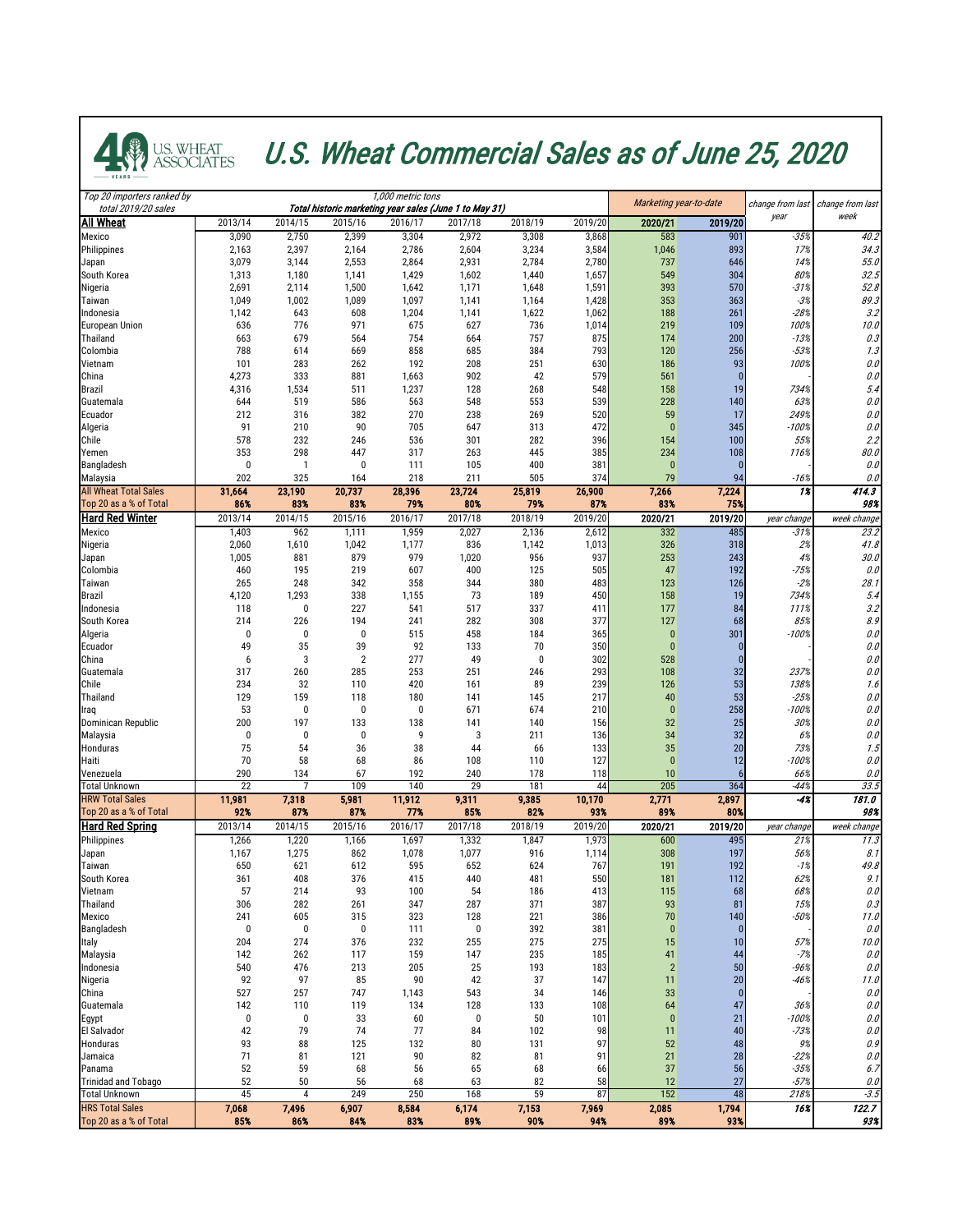

## **4. WARE ALSO WHEAT U.S. Wheat Commercial Sales as of June 25, 2020**

| Top 20 importers ranked by<br>total 2019/20 sales        |                  |                  |              | 1,000 metric tons<br>Total historic marketing year sales (June 1 to May 31) | Marketing year-to-date |              | change from last | change from last  |                 |                  |                            |
|----------------------------------------------------------|------------------|------------------|--------------|-----------------------------------------------------------------------------|------------------------|--------------|------------------|-------------------|-----------------|------------------|----------------------------|
| <b>Soft Red Winter</b>                                   | 2013/14          | 2014/15          | 2015/16      | 2016/17                                                                     | 2017/18                | 2018/19      | 2019/20          | 2020/21           | 2019/20         | year             | week                       |
| <b>Mexico</b>                                            | 1,410            | 1,182            | 970          | 1,004                                                                       | 733                    | 917          | 815              | 136               | 273             | $-50%$           | 6.0                        |
| Colombia                                                 | 264              | 409              | 409          | 229                                                                         | 274                    | 259          | 288              | 73                | 64              | 14%              | 1.3                        |
| Nigeria                                                  | 503              | 348              | 306          | 226                                                                         | 245                    | 272          | 173              | $\boldsymbol{0}$  | 136             | $-100%$          | 0.0                        |
| Peru                                                     | 136<br>136       | 146              | 125          | 144<br>108                                                                  | 155                    | 175          | 162              | 89                | 44              | 102%<br>64%      | 1.0                        |
| Dominican Republic<br>Ecuador                            | 156              | 98<br>270        | 107<br>343   | 178                                                                         | 114<br>100             | 110<br>197   | 116<br>112       | 30<br>59          | 18<br>17        | 249%             | 0.5<br>0.0                 |
| <b>Brazil</b>                                            | 197              | 213              | 174          | 55                                                                          | 55                     | 79           | 98               | $\mathbf{0}$      |                 |                  | 0.0                        |
| Chile                                                    | 125              | 44               | 109          | 13                                                                          | 8                      | 46           | 89               | 29                | 47              | $-39%$           | 0.6                        |
| Jamaica                                                  | 88               | 76               | 77           | 75                                                                          | 78                     | 75           | 78               | 11                | 21              | $-49%$           | 0.0                        |
| Costa Rica                                               | 79               | 69               | 79           | 45                                                                          | 60                     | 59           | 78               | 14                | 20              | $-34%$           | 0.3                        |
| <b>Honduras</b>                                          | 88               | 67               | 99           | 116                                                                         | 108                    | 105          | 75               | 34                | 58              | $-42%$           | 0.0                        |
| Panama                                                   | 39               | 40               | 76           | 32                                                                          | 39                     | 39           | 42               | 21                | 25              | $-14%$           | 9.6                        |
| Canada<br><b>Trinidad and Tobago</b>                     | 43               | 51<br>39         | 0<br>36      | 3<br>35                                                                     | 38                     | 29<br>49     | 41<br>40         | 8<br>$\mathbf{3}$ | 17<br>16        | $-51%$<br>$-84%$ | 0.0<br>0.0                 |
| <b>South Africa</b>                                      | 55               | 44               | 56           | 29                                                                          | 39                     | 23           | 36               | 13                |                 |                  | 0.0                        |
| <b>United Arab Emirates</b>                              | 24               | 28               | 26           | 54                                                                          | 36                     | 32           | 36               |                   |                 |                  | 0.0                        |
| Guatemala                                                | 37               | 17               | 21           | 26                                                                          | 21                     | 29           | 22               | 8                 | 14              | $-46%$           | 0.0                        |
| Japan                                                    | 51               | $\boldsymbol{0}$ | 0            |                                                                             | $\Omega$               | 10           | 21               |                   | 12              | $-100%$          | 0.0                        |
| <b>Burma</b>                                             |                  | $\overline{2}$   | 16           |                                                                             | q                      | 6            | 10               |                   |                 | $-5%$            | 0.0                        |
| Taiwan                                                   |                  | 12               |              |                                                                             | $\Omega$               | 16           | 10               |                   |                 |                  | 1.2                        |
| <b>Total Unknown</b><br><b>SRW Total Sales</b>           | 94<br>7,536      | 31<br>3,783      | 15<br>3,219  | 68<br>2,526                                                                 | 132<br>2,513           | 23<br>3,323  | 67<br>2,453      | 74<br>611         | 215<br>1,014    | $-65%$<br>$-40%$ | $-55.5$<br>(32.6)          |
| Top 20 as a % of Total                                   | 46%              | 83%              | 94%          | 94%                                                                         | 84%                    | 76%          | 95%              | 87%               | 77%             |                  | $-63%$                     |
| <b>White</b>                                             | 2013/14          | 2014/15          | 2015/16      | 2016/17                                                                     | 2017/18                | 2018/19      | 2019/20          | 2020/21           | 2019/20         | year change      | week change                |
| Philippines                                              | 864              | 875              | 879          | 1,040                                                                       | 1,174                  | 1,323        | 1,511            | 415               | 398             | 4%               | 22.5                       |
| South Korea                                              | 731              | 538              | 565          | 767                                                                         | 806                    | 645          | 727              | 238               | 124             | 92%              | 12.0                       |
| Japan                                                    | 854              | 987              | 812          | 784                                                                         | 829                    | 889          | 701              | 173               | 176             | $-2%$            | 17.0                       |
| Indonesia                                                | 483              | 158              | 166          | 457                                                                         | 599                    | 870          | 466              | 9                 | 127             | $-93%$           | 0.0                        |
| Yemen                                                    | 353              | 298              | 447          | 317                                                                         | 263                    | 445          | 385              | 234               | 108             | 116%             | 80.0                       |
| Thailand<br>Nigeria                                      | 228<br>19        | 174<br>32        | 180<br>28    | 227<br>84                                                                   | 236<br>30              | 241<br>160   | 271<br>219       | 41<br>56          | 65<br>67        | $-37%$<br>$-16%$ | 0.0<br>$0.0$               |
| Taiwan                                                   | 134              | 121              | 132          | 145                                                                         | 144                    | 144          | 168              | 35                | 44              | $-21%$           | 10.2                       |
| Sri Lanka                                                | 161              | 110              | 69           | 87                                                                          | 69                     | 115          | 149              | 58                |                 |                  | 0.0                        |
| Vietnam                                                  | 39               | 44               | 93           | 58                                                                          | 105                    | 52           | 136              | 30 <sup>°</sup>   | 24              | 26%              | $0.0$                      |
| China                                                    | 170              | 20               | 51           | 228                                                                         | 307                    | 8            | 131              | $\bf{0}$          |                 |                  | $0.0$                      |
| Guatemala                                                | 127              | 119              | 147          | 134                                                                         | 132                    | 127          | 114              | 43                | 46              | $-8%$            | 0.0                        |
| <b>El Salvador</b>                                       | 35               | 62               | 33           | 47                                                                          | 49                     | 56           | 57               | $\mathbf{3}$      | 23              | $-85%$           | 0.0                        |
| Mexico                                                   | 34               | $\boldsymbol{0}$ | 3            | 16                                                                          | 84                     | 35           | 56               | 44                |                 | 1232%            | 0.0                        |
| Malaysia<br>Chile                                        | 60<br>152        | 61<br>121        | 48<br>24     | 49<br>87                                                                    | 61<br>132              | 54<br>121    | 51<br>49         |                   | 18              | $-76%$           | 0.0<br>$0.0$               |
| Singapore                                                | 35               | 77               | 32           | 56                                                                          | 67                     | 67           | 46               | 14                |                 |                  | 0.0                        |
| <b>Burma</b>                                             |                  |                  | 3            | 16                                                                          | 11                     |              | 29               |                   |                 |                  | 2.0                        |
| Ecuador                                                  |                  | 0                |              |                                                                             | $\bigcap$              |              | 23               |                   |                 |                  | 0.0                        |
| Canada                                                   |                  | 8                |              |                                                                             | 10                     | 13           |                  |                   |                 | $-52%$           | 0.0                        |
| <b>Total Unknown</b>                                     | $\boldsymbol{0}$ | 52               | 163          | 222                                                                         | 175                    | 37           | 36               | 87                | $\overline{54}$ | 61%              | $-2.0$                     |
| <b>White Wheat Total Sales</b><br>Top 20 as a % of Total | 4,559<br>99%     | 3,886<br>98%     | 3,929<br>95% | 4,846<br>95%                                                                | 5,321<br>96%           | 5,454<br>98% | 5,342<br>99%     | 1,488<br>94%      | 1,291<br>95%    | 15%              | $\overline{141.7}$<br>100% |
| <u> Durum</u>                                            | 2013/14          | 2014/15          | 2015/16      | 2016/17                                                                     | 2017/18                | 2018/19      | 2019/20          | 2020/21           | 2019/20         | year change      | week change                |
| Italy                                                    | 274              | 358              | 448          | 223                                                                         | 170                    | 253          | 662              | 190               | 80              | 138%             | 0.0                        |
| Algeria                                                  | 67               | 210              | 90           | 190                                                                         | 189                    | 129          | 107              | $\theta$          | 45              | $-100%$          | 0.0                        |
| Tunisia                                                  |                  | 3                | 31           |                                                                             |                        |              | 42               |                   |                 |                  | $0.0$                      |
| <b>Belgium</b>                                           |                  | 0                | 0            |                                                                             | $\sqrt{ }$             | 21           | 41               |                   |                 |                  | 0.0                        |
| Nigeria                                                  | 17               | 26               | 39           | 65                                                                          | 17                     | 37           | 39               |                   | 29              | $-100%$          | 0.0                        |
| Libya<br>Ethiopia                                        |                  | $\bf{0}$         | 0<br>0       | $\boldsymbol{0}$                                                            | $\boldsymbol{0}$       |              | 21<br>20         | $\bf{0}$          |                 |                  | $0.0\,$<br>0.0             |
| Panama                                                   |                  | 3                | $10$         |                                                                             |                        |              | 10 <sup>1</sup>  |                   |                 | $-8\%$           | 1.5                        |
| Venezuela                                                | 70               | 78               |              |                                                                             |                        |              |                  |                   |                 |                  | 0.0                        |
| Japan                                                    |                  |                  |              | 14                                                                          |                        | 12           |                  |                   | 19              | $-79%$           | 0.0                        |
| Portugal                                                 |                  | 0                |              |                                                                             |                        |              |                  |                   |                 |                  | $0.0$                      |
| Guatemala                                                | 21               | 14               | 14           | 15                                                                          | 16                     | 17           |                  |                   |                 |                  | 0.0                        |
| South Korea                                              |                  | $\boldsymbol{0}$ | 0            | $\theta$                                                                    | $\boldsymbol{0}$       |              |                  |                   |                 |                  | 0.0                        |
| <b>Total Unknown</b>                                     | $\mathbf{0}$     | $\overline{2}$   | 3            | $\bf{0}$                                                                    | $\bf{0}$               | 0            |                  | 105               | 50              | 110%             | 0.0                        |
| <b>Durum Total Sales</b><br>Top 20 as a % of Total       | 519<br>88%       | 706<br>98%       | 702<br>90%   | 527<br>97%                                                                  | 405<br>99%             | 504<br>96%   | 966<br>100%      | 310<br>66%        | 228<br>78%      | 36%              | 1.5<br>100%                |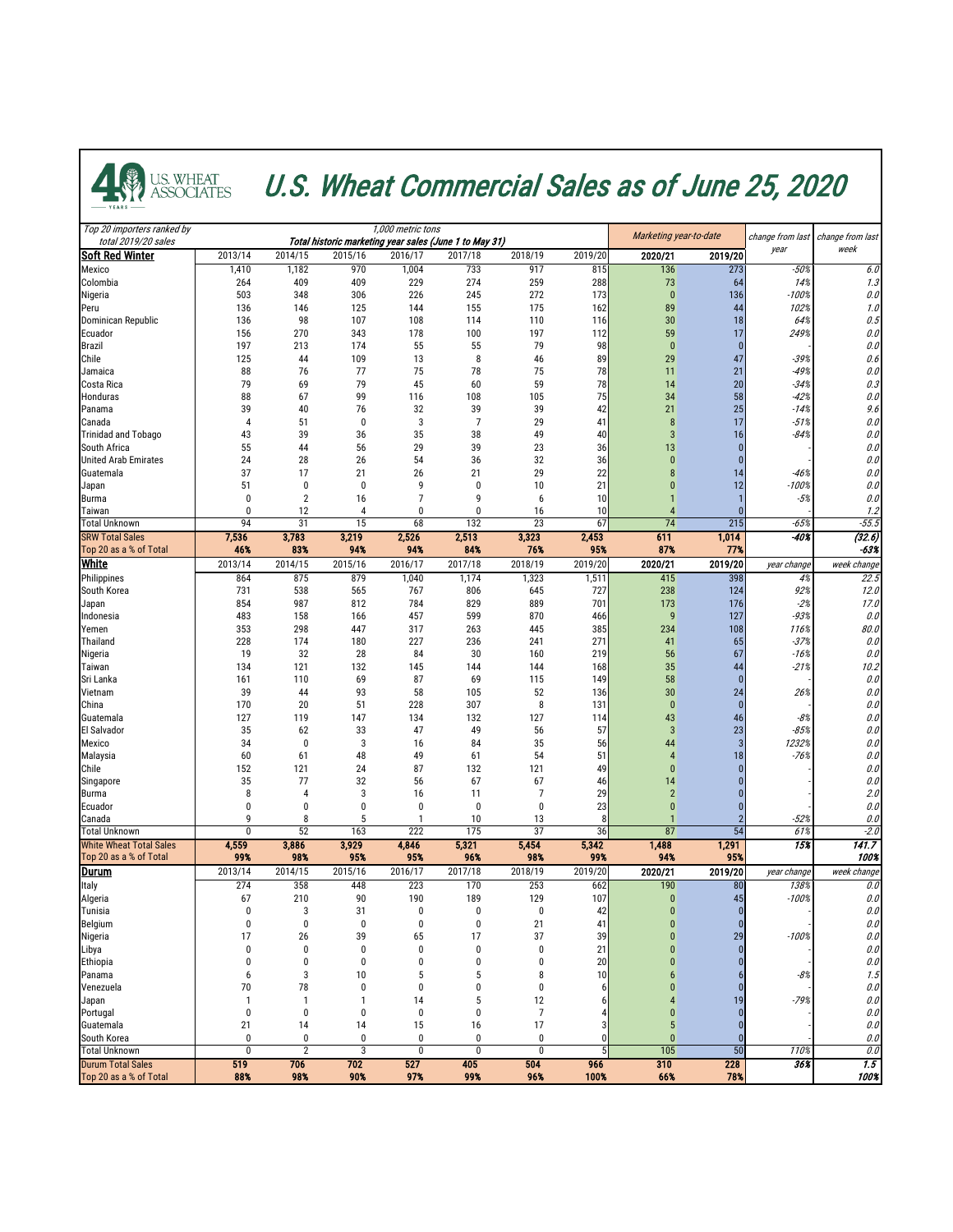| <b>Regions and Countries</b>                              |                     |                   | 2020/21<br>1,000 metric tons |                   |                  | 2019/20<br>1,000 metric tons |                       |               |              |              |                |                  |
|-----------------------------------------------------------|---------------------|-------------------|------------------------------|-------------------|------------------|------------------------------|-----------------------|---------------|--------------|--------------|----------------|------------------|
| Mexico/Cent. Amer./Caribbean                              | <b>TOTAL</b>        | <b>HRW</b>        | <b>SRW</b>                   | <b>HRS</b>        | <b>White</b>     | Durum                        | <b>TOTAL</b>          | <b>HRW</b>    | <b>SRW</b>   | <b>HRS</b>   | <b>White</b>   | Durum            |
| <b>Barbados</b><br><b>Belize</b>                          | 5.2<br>4.0          | 0.0<br>0.0        | 1.8<br>0.0                   | 3.4<br>4.0        | 0.0<br>0.0       | 0.0<br>0.0                   | 6.7<br>4.5            | 0.0<br>0.0    | 2.8<br>0.0   | 3.9<br>4.5   | 0.0<br>0.0     | 0.0<br>0.0       |
| Bermuda                                                   | 0.0                 | 0.0               | 0.0                          | 0.0               | 0.0              | 0.0                          | 0.0                   | 0.0           | 0.0          | 0.0          | 0.0            | 0.0              |
| Canada<br><b>Costa Rica</b>                               | 9.3<br>13.6         | 0.0<br>0.0        | 8.2<br>13.6                  | 0.0<br>0.0        | 1.0<br>0.0       | 0.0<br>0.0                   | 19.1<br>35.1          | 0.0<br>14.6   | 17.0<br>20.5 | 0.0<br>0.0   | 2.1<br>0.0     | 0.0<br>0.0       |
| Cuba                                                      | 0.0                 | 0.0               | 0.0                          | 0.0               | 0.0              | 0.0                          | 0.0                   | 0.0           | 0.0          | 0.0          | 0.0            | 0.0              |
| Dominican Republic<br><b>El Salvador</b>                  | 62.6<br>25.0        | 32.3<br>10.9      | 30.2<br>0.0                  | 0.0<br>10.7       | 0.0<br>3.5       | 0.0<br>0.0                   | 43.4<br>116.0         | 24.9<br>50.3  | 18.5<br>3.0  | 0.0<br>39.9  | 0.0<br>22.8    | 0.0<br>0.0       |
| <b>French West Indies</b>                                 | 0.0                 | 0.0               | 0.0                          | 0.0               | 0.0              | 0.0                          | 11.0                  | 11.0          | 0.0          | 0.0          | 0.0            | 0.0              |
| Guatemala<br>Guyana                                       | 228.0<br>2.5        | 108.2<br>2.5      | 7.5<br>0.0                   | 64.4<br>0.0       | 42.6<br>0.0      | 5.3<br>0.0                   | 139.5<br>6.3          | 32.2<br>1.2   | 13.9<br>0.2  | 47.3<br>5.0  | 46.1<br>0.0    | 0.0<br>0.0       |
| Haiti                                                     | 0.0                 | 0.0               | 0.0                          | 0.0               | 0.0              | 0.0                          | 12.0                  | 12.0          | 0.0          | 0.0          | 0.0            | 0.0              |
| Honduras<br>Jamaica                                       | 121.0<br>34.2       | 34.9<br>2.0       | 33.8<br>10.8                 | 52.4<br>21.4      | 0.0<br>0.0       | 0.0<br>0.0                   | 126.3<br>48.7         | 20.2<br>0.0   | 58.0<br>21.2 | 48.1<br>27.5 | 0.0<br>0.0     | 0.0<br>0.0       |
| Leeward/Windward Islands                                  | 19.6                | 0.0               | 0.3                          | 19.4              | 0.0              | 0.0                          | 19.4                  | 0.0           | 1.0          | 18.4         | 0.0            | 0.0              |
| <b>Mexico</b><br>Nicaragua                                | 582.9<br>3.7        | 332.5<br>0.0      | 135.9<br>0.4                 | 70.4<br>3.3       | 44.2<br>0.0      | 0.0<br>0.0                   | 900.7<br>7.4          | 484.6<br>0.0  | 273.2<br>2.3 | 139.6<br>5.1 | 3.3<br>0.0     | 0.0<br>0.0       |
| Panama                                                    | 79.8                | 16.1              | 21.4                         | 36.9              | 0.0              | 5.5                          | 137.1                 | 40.4          | 24.7         | 56.4         | 9.6            | 6.0              |
| <b>Trinidad And Tobago</b><br>Venezuela                   | 14.3<br>21.2        | 0.0<br>10.5       | 2.6<br>0.0                   | 11.7<br>10.7      | 0.0<br>0.0       | 0.0<br>0.0                   | 43.1<br>6.3           | 0.0<br>6.3    | 16.0<br>0.0  | 27.1<br>0.0  | 0.0<br>0.0     | 0.0<br>0.0       |
| <b>Summary Of Total</b>                                   | 1,227.0             | 549.9             | 266.5                        | 308.6             | 91.3             | 10.8                         | 1,682.6               | 697.7         | 472.1        | 422.7        | 84.0           | 6.0              |
| <b>Ytd Export Sales Change</b><br><b>Percent Change</b>   | (455.6)<br>$-27%$   | (147.8)<br>$-21%$ | (205.6)<br>$-44%$            | (114.1)<br>$-27%$ | 7.2<br>9%        | 4.8<br>80%                   |                       |               |              |              |                |                  |
| <b>South America</b>                                      | Total               | <b>HRW</b>        | <b>SRW</b>                   | <b>HRS</b>        | White            | Durum                        | <b>Total</b>          | <b>HRW</b>    | <b>SRW</b>   | <b>HRS</b>   | White          | Durum)           |
| Argentina<br>Brazil                                       | 0.0<br>158.4        | 0.0<br>158.4      | 0.0<br>0.0                   | 0.0<br>0.0        | 0.0<br>0.0       | 0.0<br>0.0                   | 0.0<br>19.0           | 0.0<br>19.0   | 0.0<br>0.0   | 0.0<br>0.0   | 0.0<br>0.0     | 0.0<br>0.0       |
| <b>Bolivia</b>                                            | 0.0                 | 0.0               | 0.0                          | 0.0               | 0.0              | 0.0                          | 0.0                   | 0.0           | 0.0          | 0.0          | 0.0            | 0.0              |
| Chile<br>Colombia                                         | 154.5<br>120.0      | 125.9<br>47.3     | 28.6<br>72.7                 | 0.0<br>0.0        | 0.0<br>0.0       | 0.0<br>0.0                   | 100.0<br>255.9        | 53.0<br>192.2 | 47.0<br>63.7 | 0.0<br>0.0   | 0.0<br>0.0     | 0.0<br>0.0       |
| Ecuador                                                   | 59.5                | 0.0               | 59.5                         | 0.0               | 0.0              | 0.0                          | 17.0                  | 0.0           | 17.0         | 0.0          | 0.0            | 0.0              |
| Peru                                                      | 89.5                | 0.0<br>0.0        | 89.5<br>0.0                  | 0.0<br>0.0        | 0.0<br>0.0       | 0.0                          | 79.3<br>0.0           | 35.0<br>0.0   | 44.3<br>0.0  | 0.0          | 0.0<br>0.0     | 0.0              |
| <b>Uruguay</b><br><b>Summary Of Total</b>                 | 0.0<br>581.8        | 331.6             | 250.2                        | 0.0               | 0.0              | 0.0<br>0.0                   | 471.2                 | 299.2         | 172.0        | 0.0<br>0.0   | 0.0            | 0.0<br>0.0       |
| <b>Ytd Export Sales Change</b>                            | 110.6               | 32.4              | 78.3                         | 0.0               | 0.0              | 0.0                          |                       |               |              |              |                |                  |
| <b>Percent Change</b><br><b>North Asia</b>                | 23%<br><b>Total</b> | 11%<br><b>HRW</b> | 46%<br><b>SRW</b>            | <b>HRS</b>        | White            | Durum                        | <b>Total</b>          | <b>HRW</b>    | <b>SRW</b>   | <b>HRS</b>   | White          | Durum            |
| Japan                                                     | 737.4               | 252.6             | 0.0                          | 307.6             | 173.2            | 3.9                          | 646.5                 | 242.5         | 11.5         | 197.2        | 176.1          | 19.2             |
| North Korea<br>South Korea                                | 0.0<br>548.6        | 0.0<br>126.6      | 0.0<br>2.5                   | 0.0<br>181.3      | 0.0<br>238.3     | 0.0<br>0.0                   | 0.0<br>304.1          | 0.0<br>68.2   | 0.0<br>0.2   | 0.0<br>111.6 | 0.0<br>124.1   | 0.0<br>0.0       |
| Taiwan                                                    | 352.7               | 123.4             | 3.7                          | 190.8             | 34.8             | 0.0                          | 362.6                 | 126.3         | 0.1          | 192.1        | 44.2           | 0.0              |
| <b>Summary Of Total</b><br><b>Ytd Export Sales Change</b> | 1,638.7<br>325.5    | 502.6<br>65.5     | 6.2<br>(5.6)                 | 679.8<br>179.0    | 446.2<br>101.8   | 3.9<br>(15.3)                | 1,313.2               | 437.0         | 11.8         | 500.8        | 344.4          | 19.2             |
| <b>Percent Change</b>                                     | 25%                 | 15%               | $-47%$                       | 36%               | 30%              | $-79%$                       |                       |               |              |              |                |                  |
| <b>Hong Kong/China</b>                                    | <b>Total</b>        | <b>HRW</b>        | <b>SRW</b>                   | <b>HRS</b>        | White            | Durum                        | <b>Total</b>          | <b>HRW</b>    | <b>SRW</b>   | <b>HRS</b>   | White          | Durum            |
| <b>Hong Kong</b><br>China                                 | 0.0<br>560.7        | 0.0<br>527.7      | 0.0<br>0.0                   | 0.0<br>33.0       | 0.0<br>0.0       | 0.0<br>0.0                   | 0.8<br>0.0            | 0.0<br>0.0    | 0.0<br>0.0   | 0.0<br>0.0   | 0.8<br>0.0     | 0.0<br>0.0       |
| <b>Summary Of Total</b>                                   | 560.7               | 527.7             | 0.0                          | 33.0              | 0.0              | 0.0                          | 0.8                   | 0.0           | 0.0          | 0.0          | 0.8            | $\overline{0.0}$ |
| <b>Ytd Export Sales Change</b><br><b>Percent Change</b>   | 559.9<br>69558%     | 527.7             | 0.0                          | 33.0              | (0.8)<br>$-100%$ | 0.0                          |                       |               |              |              |                |                  |
| <b>South Asia</b>                                         | Total               | <b>HRW</b>        | <b>SRW</b>                   | <b>HRS</b>        | <b>White</b>     | <b>Durum</b>                 | Total                 | <b>HRW</b>    | <b>SRW</b>   | <b>HRS</b>   | White          | <b>Durum</b>     |
| Bangladesh<br><b>Burma</b>                                | 0.0<br>11.5         | 0.0<br>0.0        | 0.0<br>1.0                   | 0.0<br>8.5        | 0.0<br>2.0       | 0.0<br>0.0                   | 0.0<br>22.7           | 0.0<br>0.0    | 0.0<br>1.1   | 0.0<br>21.6  | 0.0<br>0.0     | 0.0<br>0.0       |
| Cambodia                                                  | 0.0                 | 0.0               | 0.0                          | 0.0               | 0.0              | 0.0                          | 0.0                   | 0.0           | 0.0          | 0.0          | 0.0            | 0.0              |
| Indonesia<br>Malaysia                                     | 187.9<br>78.9       | 176.7<br>34.0     | 0.0<br>0.0                   | 2.2<br>40.5       | 9.0<br>4.4       | 0.0<br>0.0                   | 260.9<br>93.5         | 83.8<br>32.0  | 0.0<br>0.0   | 50.0<br>43.5 | 127.1<br>18.0  | 0.0<br>0.0       |
| Pakistan                                                  | 0.0                 | 0.0               | 0.0                          | 0.0               | 0.0              | 0.0                          | 0.0                   | 0.0           | 0.0          | 0.0          | 0.0            | 0.0              |
| Philippines<br>Singapore                                  | 1,045.6<br>20.0     | 30.4<br>0.0       | 0.0<br>0.0                   | 599.9<br>6.0      | 415.3<br>14.0    | 0.0<br>0.0                   | 892.8<br>0.0          | 0.0<br>0.0    | 0.0<br>0.0   | 494.7<br>0.0 | 398.1<br>0.0   | 0.0<br>0.0       |
| Sri Lanka                                                 | 65.0                | 0.0               | 0.0                          | 7.0               | 58.0             | 0.0                          | 0.0                   | 0.0           | 0.0          | 0.0          | 0.0            | 0.0              |
| Thailand<br>Vietnam                                       | 174.1<br>185.8      | 39.7<br>41.0      | 0.0<br>0.0                   | 93.3<br>114.8     | 41.2<br>30.0     | 0.0<br>0.0                   | 199.5<br>93.1         | 53.2<br>1.1   | 0.0<br>0.0   | 80.9<br>68.2 | 65.4<br>23.8   | 0.0<br>0.0       |
| <b>Summary Of Total</b>                                   | 1,768.8             | 321.7             | 1.0                          | 872.2             | 573.9            | 0.0                          | 1,562.5               | 170.1         | 1.1          | 758.9        | 632.4          | 0.0              |
| <b>Ytd Export Sales Change</b><br><b>Percent Change</b>   | 206.3<br>13%        | 151.6<br>89%      | (0.1)<br>$-7%$               | 113.3<br>15%      | (58.5)<br>$-9%$  | 0.0                          |                       |               |              |              |                |                  |
| <b>Europe</b>                                             | <b>Total</b>        | <b>HRW</b>        | <b>SRW</b>                   | <b>HRS</b>        | White            | Durum                        | <b>Total</b>          | <b>HRW</b>    | <b>SRW</b>   | <b>HRS</b>   | White          | Durum            |
| <b>European Union</b><br>Belgium                          | 219.3<br>0.0        | 0.0<br>0.0        | 0.0<br>0.0                   | 29.0<br>0.0       | 0.0<br>0.0       | 190.3<br>0.0                 | 109.4<br>0.0          | 0.0<br>0.0    | 7.5<br>0.0   | 22.0<br>0.0  | 0.0<br>0.0     | 79.9<br>0.0      |
| Cyprus                                                    | 0.0                 | 0.0               | 0.0                          | 0.0               | 0.0              | 0.0                          | 0.0                   | 0.0           | 0.0          | 0.0          | 0.0            | 0.0              |
| Germany<br>Ireland                                        | 0.0<br>0.0          | 0.0<br>0.0        | 0.0<br>0.0                   | 0.0<br>0.0        | 0.0<br>0.0       | 0.0<br>0.0                   | 0.0<br>0.0            | 0.0<br>0.0    | 0.0<br>0.0   | 0.0<br>0.0   | 0.0<br>0.0     | 0.0<br>0.0       |
| Italy                                                     | 205.3               | 0.0               | 0.0                          | 15.0              | 0.0              | 190.3                        | 89.4                  | 0.0           | 0.0          | 9.5          | 0.0            | 79.9             |
| Netherlands<br>Portugal                                   | 0.0<br>14.0         | 0.0<br>0.0        | 0.0<br>0.0                   | 0.0<br>14.0       | 0.0<br>0.0       | 0.0<br>0.0                   | 0.0<br>0.0            | 0.0<br>0.0    | 0.0<br>0.0   | 0.0<br>0.0   | 0.0<br>0.0     | 0.0<br>0.0       |
| Spain                                                     | 0.0                 | 0.0<br>0.0        | 0.0<br>0.0                   | 0.0<br>0.0        | 0.0<br>0.0       | 0.0<br>0.0                   | 0.0<br>20.0           | 0.0<br>0.0    | 0.0<br>7.5   | 0.0<br>12.5  | 0.0<br>0.0     | 0.0<br>0.0       |
| <b>United Kingdom</b><br><b>Israel</b>                    | 0.0<br>0.0          | 0.0               | 0.0                          | 0.0               | 0.0              | 0.0                          | 0.0                   | 0.0           | 0.0          | 0.0          | 0.0            | 0.0              |
| Malta<br>Norway                                           | 0.0<br>0.0          | 0.0<br>0.0        | 0.0<br>0.0                   | 0.0<br>0.0        | 0.0<br>0.0       | 0.0<br>0.0                   | 0.0<br>0.0            | 0.0<br>0.0    | 0.0<br>0.0   | 0.0<br>0.0   | 0.0<br>0.0     | 0.0<br>0.0       |
| Switzerland                                               | 0.0                 | 0.0               | 0.0                          | 0.0               | 0.0              | 0.0                          | 0.0                   | 0.0           | 0.0          | 0.0          | 0.0            | 0.0              |
| <b>Summary Of Total</b><br><b>Ytd Export Sales Change</b> | 219.3<br>109.9      | 0.0<br>0.0        | 0.0<br>(7.5)                 | 29.0<br>7.0       | 0.0<br>0.0       | 190.3<br>110.4               | 109.4                 | 0.0           | 7.5          | 22.0         | 0.0            | 79.9             |
| <b>Percent Change</b>                                     | 100%                |                   | $-100%$                      | 32%               |                  | 138%                         |                       |               |              |              |                |                  |
| <b>Middle East/North Africa</b>                           | <b>Total</b><br>0.0 | <b>HRW</b>        | <b>SRW</b><br>0.0            | <b>HRS</b><br>0.0 | White            | <b>Durum</b>                 | <b>Total</b><br>345.1 | <b>HRW</b>    | <b>SRW</b>   | <b>HRS</b>   | White<br>0.0   | Durum            |
| Algeria<br>Egypt                                          | 0.0                 | 0.0<br>0.0        | 0.0                          | 0.0               | 0.0<br>0.0       | 0.0<br>0.0                   | 21.4                  | 300.5<br>0.0  | 0.0<br>0.0   | 0.0<br>21.4  | 0.0            | 44.6<br>0.0      |
| Ethiopia                                                  | 0.0                 | 0.0<br>0.0        | 0.0<br>0.0                   | 0.0<br>0.0        | 0.0<br>0.0       | 0.0<br>0.0                   | 0.0<br>0.0            | 0.0<br>0.0    | 0.0<br>0.0   | 0.0<br>0.0   | 0.0<br>0.0     | 0.0<br>0.0       |
| Iran<br>Iraq                                              | 0.0<br>0.0          | 0.0               | 0.0                          | 0.0               | 0.0              | 0.0                          | 257.5                 | 257.5         | 0.0          | 0.0          | 0.0            | 0.0              |
| Jordan                                                    | 0.0                 | 0.0               | 0.0                          | 0.0               | 0.0              | 0.0                          | 0.0                   | 0.0           | 0.0          | 0.0          | 0.0            | 0.0              |
| Libya<br>Morocco                                          | 0.0<br>0.0          | 0.0<br>0.0        | 0.0<br>0.0                   | 0.0<br>0.0        | 0.0<br>0.0       | 0.0<br>0.0                   | 0.0<br>0.0            | 0.0<br>0.0    | 0.0<br>0.0   | 0.0<br>0.0   | 0.0<br>$0.0\,$ | 0.0<br>0.0       |
| Oman<br>Saudi Arabia                                      | 0.0<br>0.0          | 0.0<br>0.0        | 0.0<br>0.0                   | 0.0<br>0.0        | 0.0<br>0.0       | 0.0<br>0.0                   | 0.0<br>52.4           | 0.0<br>52.4   | 0.0<br>0.0   | 0.0<br>0.0   | 0.0<br>0.0     | 0.0<br>0.0       |
| Sudan                                                     | 0.0                 | 0.0               | 0.0                          | 0.0               | 0.0              | 0.0                          | 0.0                   | 0.0           | 0.0          | 0.0          | 0.0            | 0.0              |
| Tunisia<br><b>United Arab Emirates</b>                    | 0.0<br>0.0          | 0.0<br>0.0        | 0.0<br>0.0                   | 0.0<br>0.0        | 0.0<br>0.0       | 0.0<br>0.0                   | 0.0<br>0.0            | 0.0<br>0.0    | 0.0<br>0.0   | 0.0<br>0.0   | 0.0<br>0.0     | 0.0<br>0.0       |
| Yemen                                                     | 234.0               | 0.0               | 0.0                          | 0.0               | 234.0            | 0.0                          | 108.4                 | 0.0           | 0.0          | 0.0          | 108.4          | 0.0              |
| <b>Summary Of Total</b><br><b>Ytd Export Sales Change</b> | 234.0<br>(550.8)    | 0.0<br>(610.5)    | 0.0<br>0.0                   | 0.0<br>(21.4)     | 234.0<br>125.6   | 0.0<br>(44.6)                | 784.8                 | 610.5         | 0.0          | 21.4         | 108.4          | 44.6             |
| <b>Percent Change</b>                                     | $-70%$              | $-100%$           |                              | $-100%$           | 116%             | $-100%$                      |                       |               |              |              |                |                  |



## U.S. Wheat Commercial Sales Regional Summary